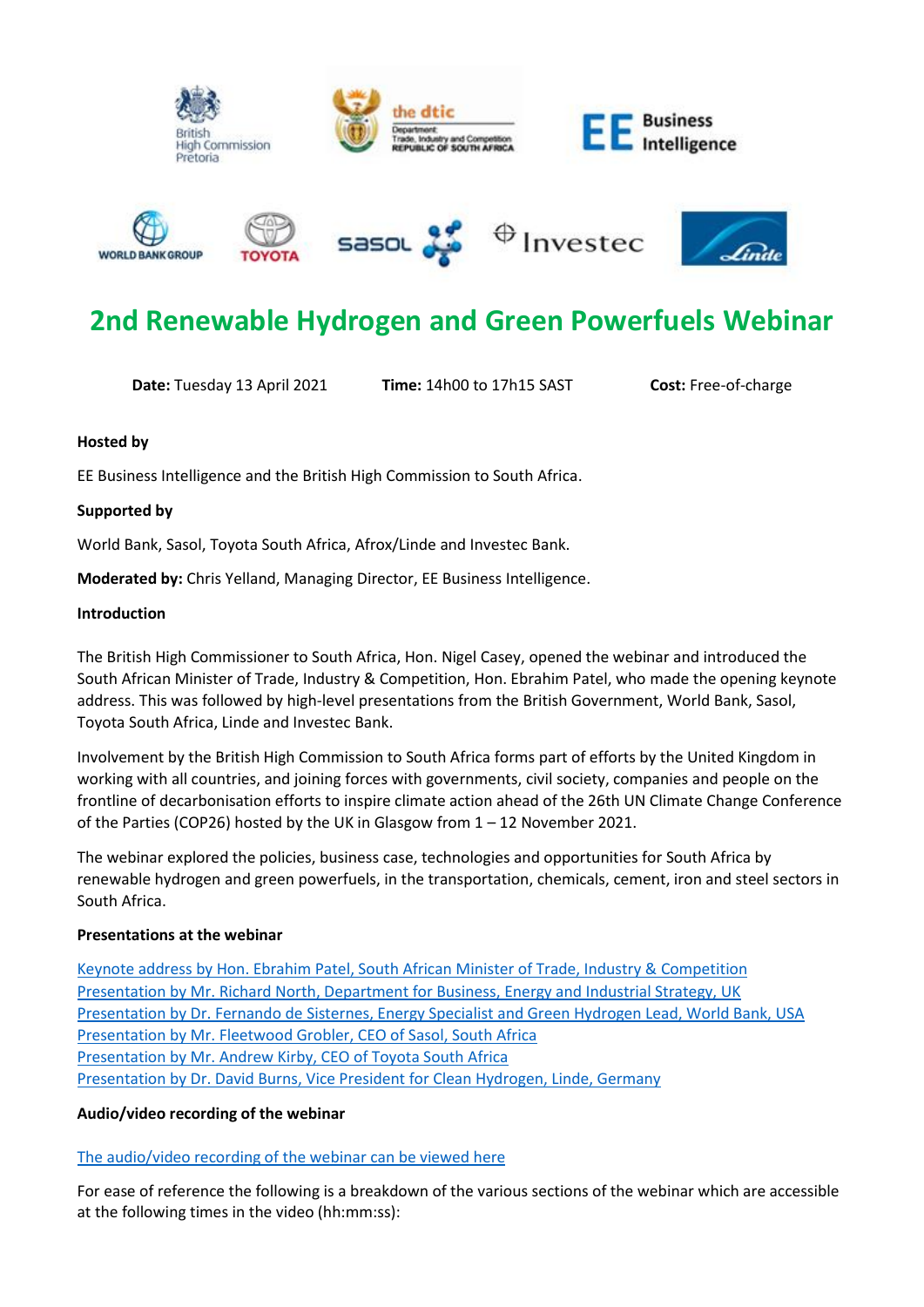**00:00:00** Welcome by Mr. Chris Yelland, EE Business Intelligence **00:07:05** Introduction by Hon. Nigel Casey, British High Commissioner to SA **00:13:26** Keynote address by Hon. Ebrahim Patel, Minister of Trade, Industry and Competition **00:36:54** Presentation by Mr. Richard North, Department for Business, Energy and Industrial Strategy, UK **01:01:45** Presentation by Dr. Fernando de Sisternes, World Bank, USA **01:24:00** Presentation by Mr. Fleetwood Grobler, CEO, Sasol **01:50:00** Presentation by Mr. Andrew Kirby, CEO, Toyota SA **02:22:57** Presentation by Dr. David Burns, Linde, Germany **02:36:10** Q & A session moderated by Mr. Chris Yelland, EE Business Intelligence **03:05:00** Summary, wrap-up and thanks by Mr. Andre Wepener, Investec Bank **03:09:38** Closure and announcement of next webinar by Chris Yelland, EE Business Intelligence

# **The presenters**

#### *Hon. Nigel Casey, British High Commissioner to SA*

Nigel Casey has been the High Commissioner to South Africa since April 2017. From September 2011, he was British Ambassador to Bosnia and Herzegovina, and before this, he served at the British High Commission in New Delhi, as Political Counsellor and then as Deputy Head of Mission. Nigel is a career diplomat who has worked for the Foreign, Commonwealth and Development Office (FCDO) since 1991. His career to date has been divided between the FCDO in London and five overseas postings. In addition to Sarajevo, he has been posted in Pretoria, Washington DC, Moscow and New Delhi. Nigel studied modern history at Balliol College, Oxford University. He is married to Clare Casey and has two children.

#### *Hon. Ebrahim Patel, Minister of Trade, Industry and Competition*

Ebrahim Patel was appointed Minister of Trade and Industry of the Republic of South Africa on 30 May 2019, and before this he was the Minister of Economic Development, a position he held since 11 May 2009. Mr. Patel was active for many years in the anti-apartheid and labour movements and in social dialogue institutions. He headed the Southern African Clothing and Textile Workers Union. He served on the governing body of the International Labour Organisation (ILO) for a decade, and was one of the drafters of the ILO's Declaration on Social Justice for a Fair Globalisation in 2008. His past board and council memberships include the National Economic Development and Labour Council (Nedlac), the Congress of South African Trade Unions (Cosatu), the SA Labour Research Institute, the Commission for Conciliation, Mediation and Arbitration (CCMA), the Council of the University of Cape Town (UCT), the Financial and Fiscal Commission (FFC) and Proudly South African. He served on the Judicial Services Commission joint interview panel for appointments to the Labour Court and the Labour Appeal Court.

#### *Mr. Richard North, Department for Business, Energy and Industrial Strategy, UK*

Richard North leads international work around the UK's Hydrogen Strategy (due to be published towards the end of the second quarter of 2021) at the Department for Business, Energy and Industrial Strategy (BEIS) of the UK government. His work covers collaboration in international research and innovation; emerging hydrogen standards (including production and emissions); and the creation of a global market. BEIS' hydrogen activity is a key element of the UK's Net Zero, Ten-Point Plan and Green Industrial Revolution work-streams. Richard's team is leading development of UK policies that aim to ensure international hydrogen activities deliver in the global fight against climate change – and implementing them through engagement with key partners. Richard's prior experience includes 7 years at the UK's Foreign, Commonwealth and Development office, working in both London-based and overseas roles.

#### *Dr. Fernando de Sisternes, World Bank, USA*

Dr. Fernando de Sisternes leads the Green Hydrogen Support Program at the World Bank's Energy Sector Management Assistance Program (ESMAP). Since joining the World Bank, he has worked with teams in West Africa, Latin America and the Middle East on strategic energy planning, energy security, regional market integration, and renewable energy grid integration. Fernando has 14 years energy sector experience, previously working for the U.S. Argonne National Laboratory, the International Energy Agency, Siemens Gamesa Renewable Energy, and other organizations as an independent policy consultant, with published works in IEEE Transactions on Power Systems, Energy Economics, Applied Energy, among others. He holds a